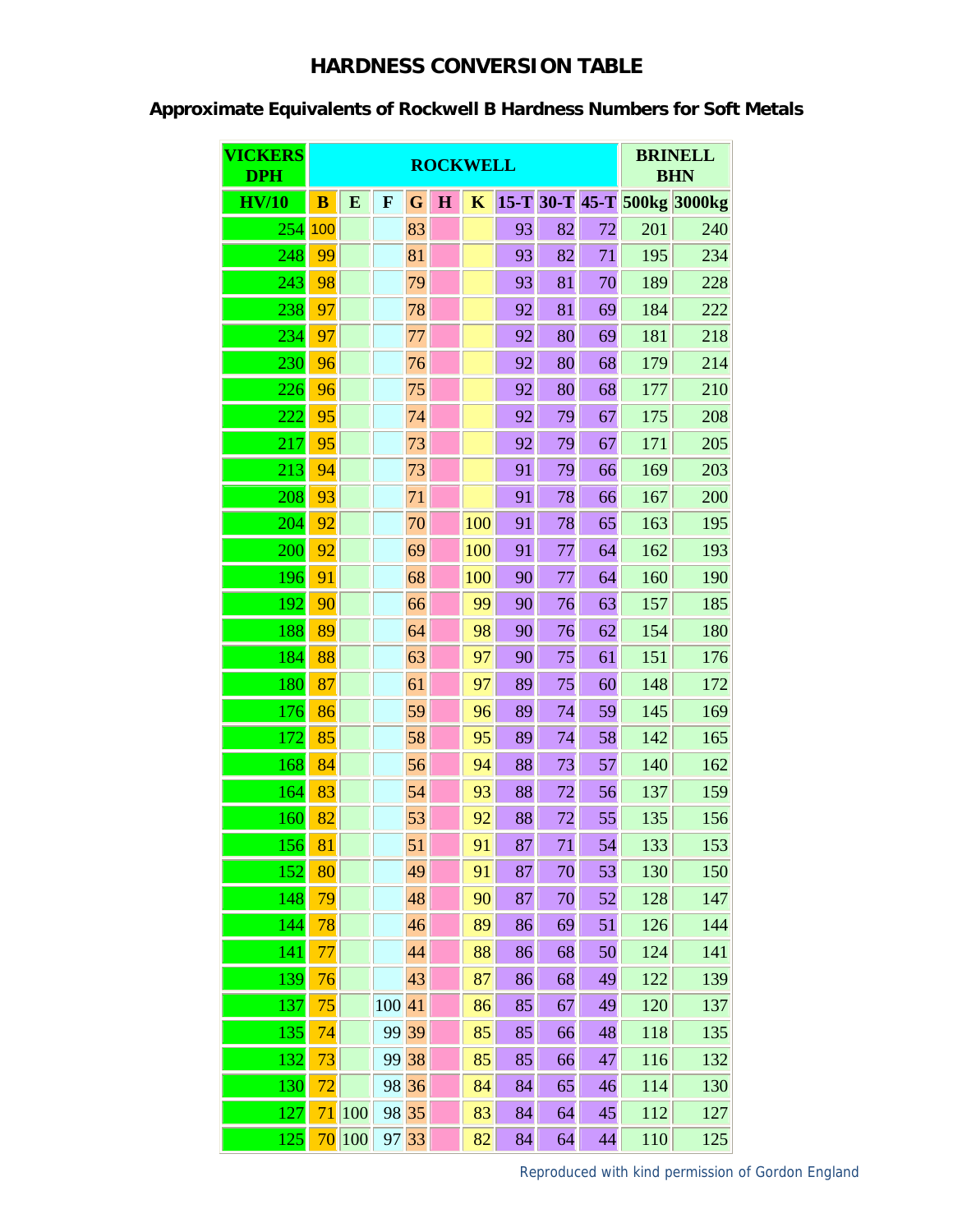| 123              | 69              | 99 | 96 31 |                |     | 81 | 83 | 63 | 43             | 109 | 123 |
|------------------|-----------------|----|-------|----------------|-----|----|----|----|----------------|-----|-----|
| 120              | 68              | 98 | 96    | 30             |     | 80 | 83 | 62 | 42             | 107 | 121 |
| 118              | 67              | 98 | 95    | 28             |     | 79 | 83 | 62 | 41             | 106 | 119 |
| 116              | 66              | 97 | 95    | 27             |     | 78 | 82 | 61 | 40             | 104 | 117 |
| 115              | 65              | 96 | 94    | 25             |     | 78 | 82 | 60 | 39             | 102 | 116 |
| 114              | 64              | 96 | 94    | 24             |     | 77 | 82 | 60 | 38             | 101 | 114 |
| $\overline{113}$ | 63              | 95 | 93    | 22             |     | 76 | 81 | 59 | 37             | 99  | 112 |
| 112              | 62              | 95 | 92    | 21             |     | 75 | 81 | 58 | 36             | 98  | 110 |
| 111              | 61              | 94 | 92    | 19             |     | 74 | 81 | 57 | 35             | 96  | 108 |
| 110              | 60              | 93 | 91    | 18             |     | 73 | 81 | 57 | 34             | 95  | 107 |
| 108              | 59              | 93 | 91    | 16             |     | 72 | 80 | 56 | 32             | 94  | 106 |
| 107              | 58              | 92 | 90    | 15             |     | 71 | 80 | 55 | 31             | 92  | 104 |
| 106              | 57              | 91 | 90    | 13             |     | 71 | 80 | 55 | 30             | 91  | 102 |
| 105              | 56              | 91 | 89    | 12             |     | 70 | 79 | 54 | 29             | 90  | 101 |
| 104              | 55              | 90 | 88    | 10             |     | 69 | 79 | 53 | 28             | 89  | 99  |
| 103              | 54              | 90 | 88    | 9              |     | 68 | 79 | 53 | 27             | 87  |     |
| 102              | 53              | 89 | 87    | $\overline{7}$ |     | 67 | 78 | 52 | 26             | 86  |     |
| 101              | 52              | 88 | 87    | 6              |     | 66 | 78 | 51 | 25             | 85  |     |
| 100              | 51              | 88 | 86    | $\overline{4}$ |     | 65 | 78 | 51 | 24             | 84  |     |
| 100              | 50              | 87 | 86    | 3              |     | 65 | 77 | 50 | 23             | 83  |     |
| 99               | 49              | 87 | 85    |                |     | 64 | 77 | 49 | 22             | 82  |     |
| 98               | 48              | 86 | 85    |                |     | 63 | 77 | 49 | 21             | 81  |     |
| 97               | 47              | 85 | 84    |                |     | 62 | 76 | 48 | 20             | 80  |     |
| 96               | 46              | 85 | 83    |                |     | 61 | 76 | 47 | 19             | 79  |     |
| 95               | 45              | 84 | 83    |                |     | 60 | 76 | 46 | 18             | 79  |     |
| 95               | 44              | 84 | 82    |                |     | 59 | 75 | 46 | 17             | 78  |     |
| 94               | 43              | 83 | 82    |                |     | 58 | 75 | 45 | 16             | 77  |     |
| 93               | 42              | 82 | 81    |                |     | 58 | 75 | 44 | 15             | 76  |     |
| 92               | 41              | 82 | 81    |                |     | 57 | 74 | 44 | 14             | 75  |     |
| 91               | 40              | 81 | 80    |                |     | 56 | 74 | 43 | 13             | 74  |     |
| 90               | 39              | 80 | 79    |                |     | 55 | 74 | 42 | 11             | 74  |     |
| 90               | 38              | 80 | 79    |                |     | 54 | 73 | 42 | 10             | 73  |     |
| 89               | 37              | 79 | 78    |                |     | 53 | 73 | 41 | 9              | 72  |     |
| 88               | 36              | 79 | 78    |                | 100 | 52 | 73 | 40 | 8              | 71  |     |
| 88               | 35              | 78 | 77    |                | 100 | 52 | 72 | 40 | $\overline{7}$ | 71  |     |
| 87               | 34              | 77 | 77    |                | 99  | 51 | 72 | 39 | 6              | 70  |     |
| 87               | 33              | 77 | 76    |                | 99  | 50 | 72 | 38 | 5              | 69  |     |
| 86               | 32              | 76 | 75    |                | 99  | 49 | 71 | 38 | $\overline{4}$ | 68  |     |
| 86               | 31              | 76 | 75    |                | 98  | 48 | 71 | 37 | $\overline{3}$ | 68  |     |
| 85               | 30              | 75 | 74    |                | 98  | 47 | 71 | 36 | $\overline{2}$ | 67  |     |
| 85               | $\overline{29}$ | 74 | 74    |                | 98  | 46 | 70 | 36 | $\mathbf{1}$   | 66  |     |

Reproduced with kind permission of [Gordon England](www.gordonengland.co.uk)